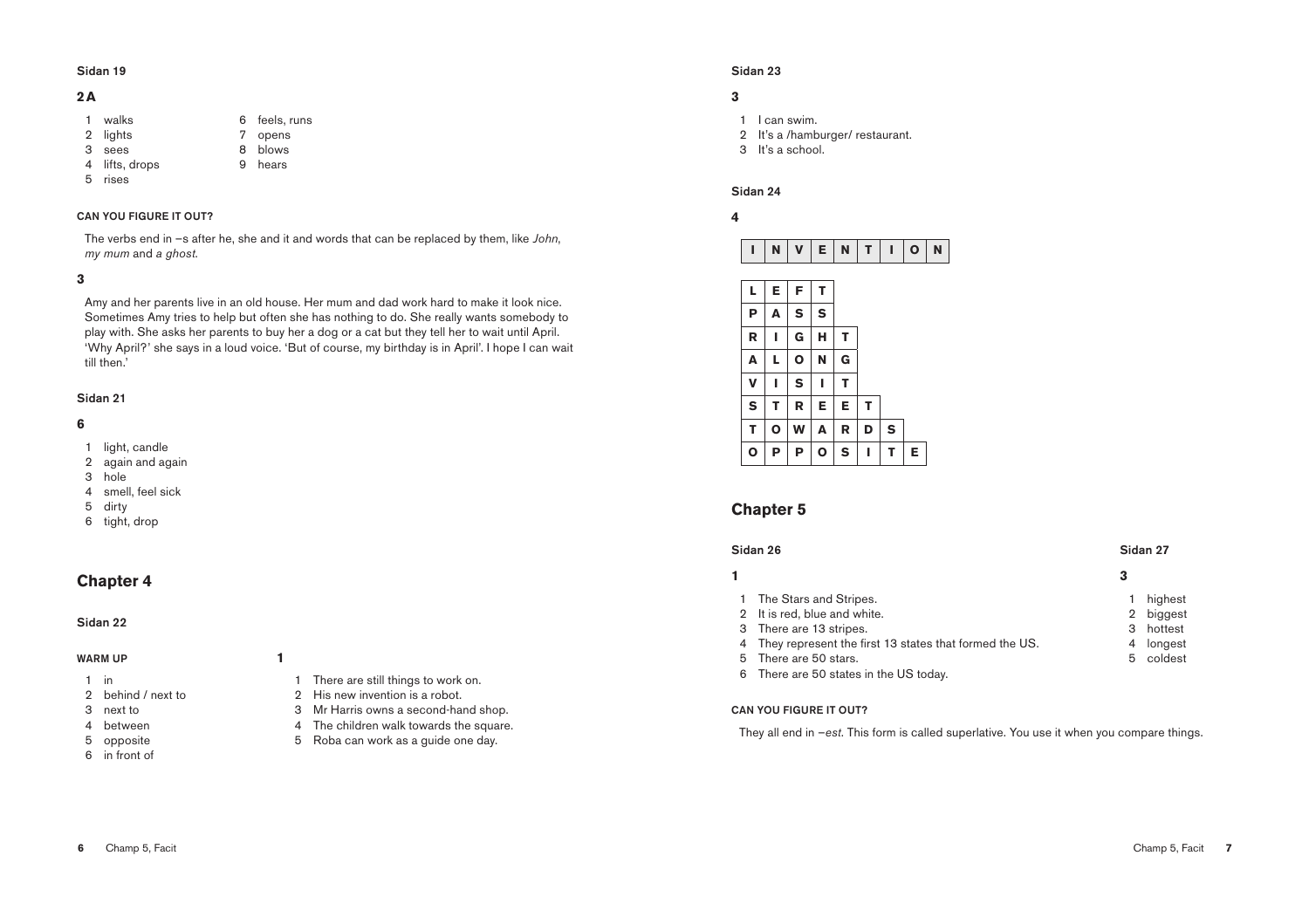### Sidan 53

## CAN YOU FIGURE IT OUT?

A noun, ending in *consonant* + *y*, forms plural with –*ies*.

### 

- families
- lakes
- letters
- stories
- 
- mirrors
- puppies libraries

 mountains paintings

towns

### 



### Sidan 54

- sea
- mountain
- island
- forest
- road

## **8A**

England London Manchester, Birmingham, Liverpool The River Severn, The Thames Lake Windermere, Loch Ness Ben Nevis